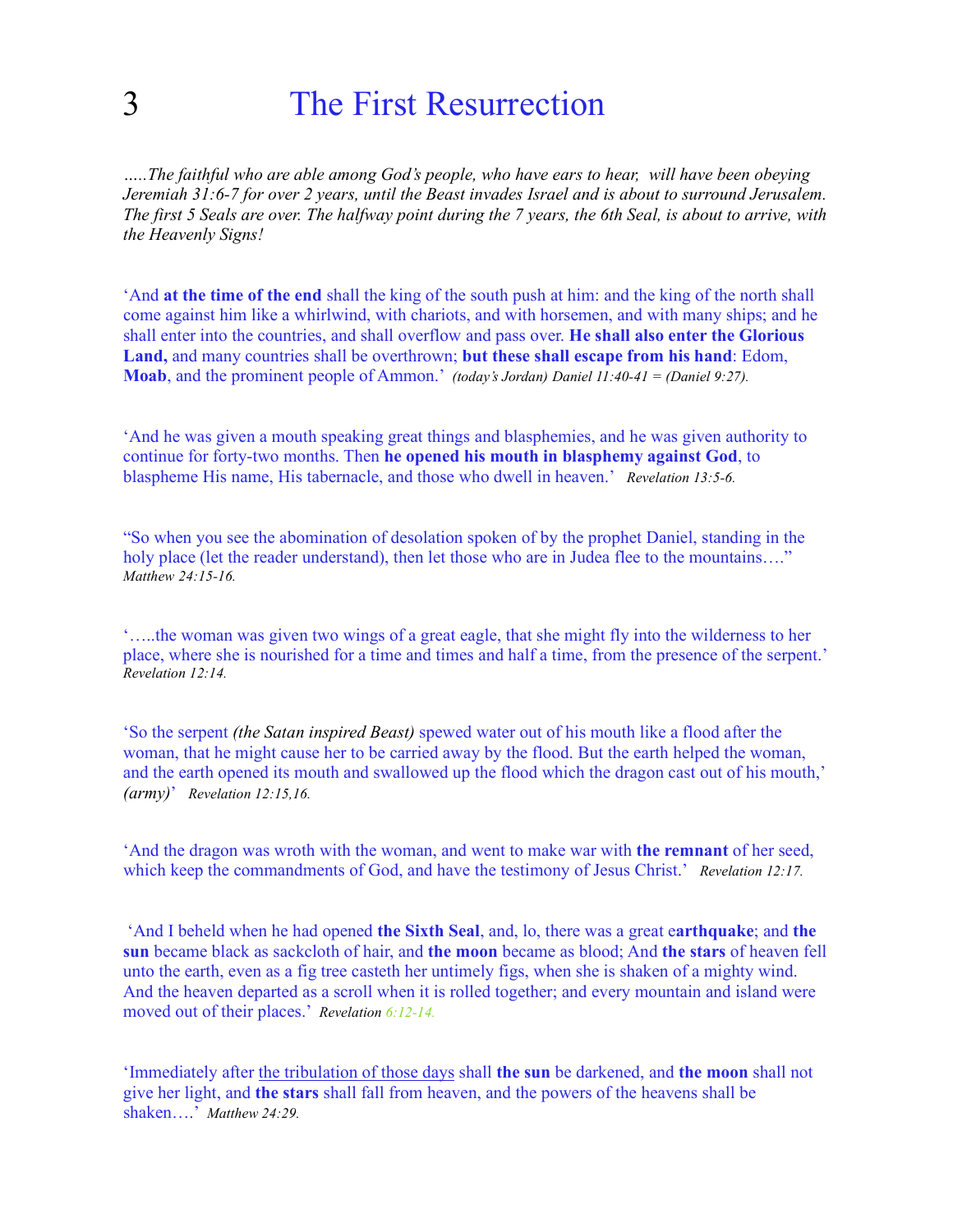"**Then** will appear the sign of the Son of Man in heaven. And then all the peoples of the earth will mourn when they see the Son of Man *coming on the clouds of heaven*, with power and great glory." *Matthew 24:30.*

'And the kings of the earth, and the great men, and the rich men, and the chief captains, and the mighty men, and every bondman, and every free man, hid themselves in the dens and in the rocks of the mountains; And said to the mountains and rocks, Fall on us, and **hide us** from the face of **him that sitteth on the throne,** and from the wrath of the Lamb:' *Revelation 6:16.*

"Now when these things begin to take place, straighten up and raise your heads, because your redemption is drawing near." *Luke 21:28.*

'And another angel came out of the temple, crying out with a loud voice to **Him** who *sat on the cloud,* "Put in your sickle and reap, for the hour to reap has come, because **the harvest of the earth is ripe."** Then **H**e *who sat on the cloud* swung His sickle over the earth, and the earth was reaped.' *Revelation 14:15-16.*

'And the **LORD** shall be seen **over them**, and his arrow shall go forth as the lightning: and **the Lord GOD shall blow the trumpet**, and shall go with whirlwinds of the south. And the LORD **their God shall save them** in that day as the flock of his people: for they shall be as the stones of a crown, **lifted up as an ensign** upon his land.' *Zechariah 9:14,16. (Read Psalm 18:6-17 for David's view of this)*

'He bowed the heavens and came down; thick darkness was under his feet. He rode on a cherub and flew; he came swiftly on the wings of the wind.' *Psalm 18:9-10.*

'And he shall send his angels **with a great sound of a trumpet,** and they shall gather together his **elect** from the four winds, **from one end of heaven to the other.'** *Matthew 24:31.*

'For the Lord Himself will descend from heaven with a shout, with the voice of an archangel, and **with the trumpet of God.** [Not the trump blown by an angel in Rev. 11:15] And the dead in Christ will rise first. Then we who are alive and remain shall be caught up together with them in the clouds to **meet** the Lord in the air. And thus we shall always be with the Lord.' *1 Thessalonians 4:16-17. Christ does not then set foot on the Earth.*

'Behold! I tell you a mystery. We shall not all sleep, but we shall all be changed, in a moment, in the twinkling of an eye, at the last trump. [See Numbers 10:1-7] For the trumpet will sound, and the dead will be raised imperishable, and we shall be changed.' *1 Corinthians 15:51-52.*

'And I looked, and, lo, a Lamb stood on the mount **S**ion, [cf. Hebrews 12:22] and with him **an hundred forty and four thousand, having his Father's name** written in their foreheads. [Now, they are married to Christ] And I heard a voice from **heaven**, as the voice of many waters, and as the voice of a great thunder: and I heard the voice of harpers harping with their harps: And they sung as it were a new song **before the throne,** and before the four beasts, and the elders: and no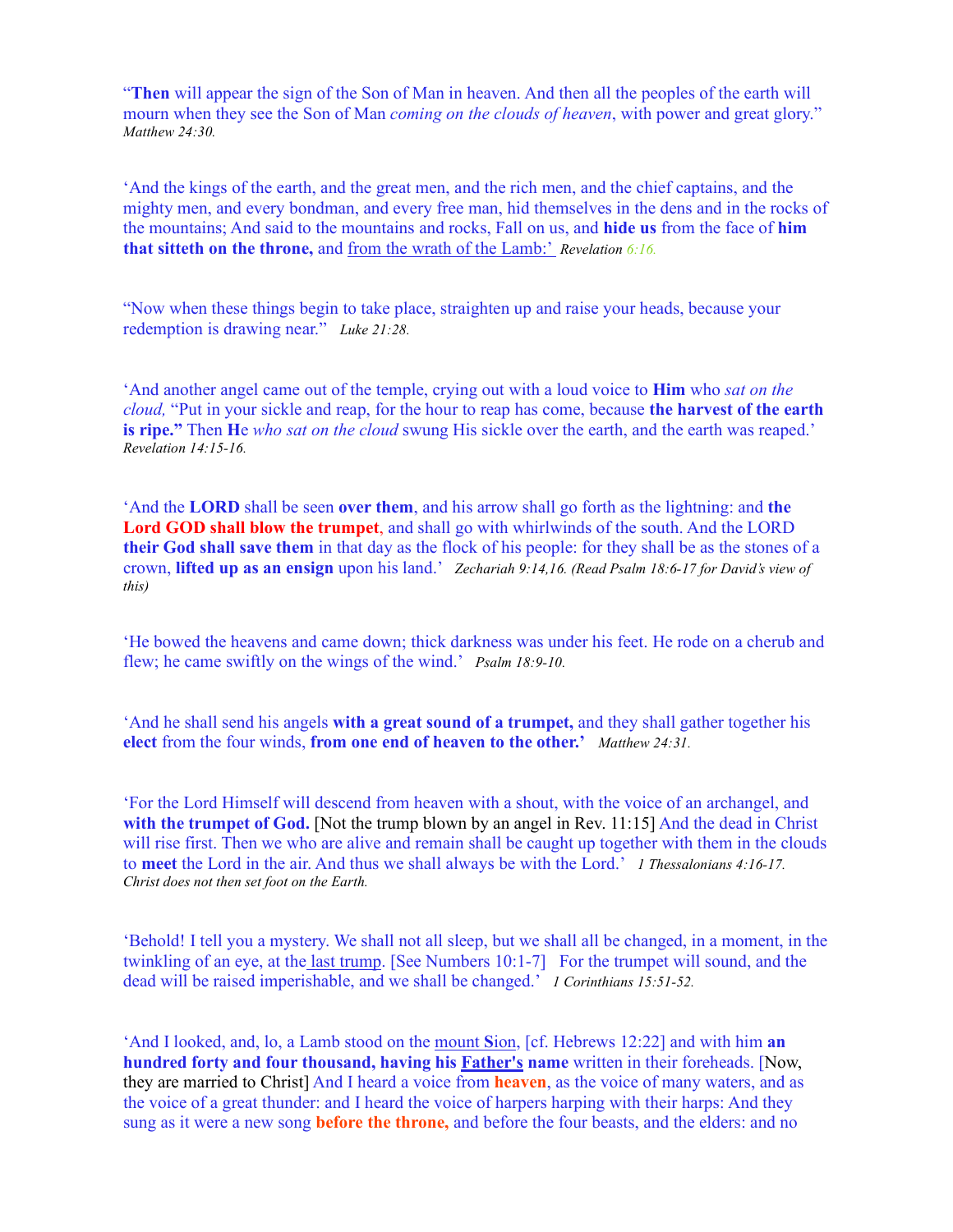man could learn that song but the hundred and forty and four thousand, which were **redeemed from the earth**. These are they which were not defiled with women; **for they are virgins**. These are they which *follow the Lamb* whithersoever he goeth. These were redeemed from among men, being the firstfruits unto God and to the Lamb. And in their mouth was found no guile: for they are without fault **before the throne of God.'** *Revelation 14:1-5.*

'And I saw as it were **a sea of glass** mingled with fire: and them that had gotten the victory over the beast, and over his image, and over his mark, and over the number of his name, **stand on the sea** of glass, having the harps of God.' *Revelation 15:2.*

**'And another angel** came out of the temple which is in heaven, he also having a sharp sickle. And another angel came out from the altar, which had power over fire; and cried with a loud cry to him that had the sharp sickle, saying, Thrust in thy sharp sickle, and gather the clusters of the vine of the earth; for **her grapes are fully ripe.** And the angel thrust in his sickle into the earth, and gathered the vine of the earth, and **cast it into the great winepress of the wrath of God.'** *Revelation 14:18-19.*

"And I will give power to my two witnesses, and they will prophesy **one thousand two hundred and sixty days**, clothed in sackcloth. And if anyone wants to harm them, fire proceeds from their mouth and devours their enemies. And if anyone wants to harm them, he must be killed in this manner." *Revelation 11:3, 5.*

These have power to shut heaven, so that no rain falls in the days of their prophecy; and they have power over waters to turn them to blood, and to strike the earth with all plagues, as often as they desire. *Revelation 11:6.*

'For at **that** time there will be **great tribulation**, unmatched from the beginning of the world until now, and never to be seen again. If those days had not been cut short, nobody would be saved. But for the sake of the elect, those days will be cut short.' *Matthew 24:21-22.*

*…..But, for those fleeing from Jerusalem who do not quite make the First Resurrection….*.'Go, my people, enter your rooms and shut the doors behind you; hide yourselves for a little while **until his wrath has passed by**. See, the LORD is coming out of his dwelling to punish the people of the earth for their sins. The earth will disclose the blood shed on it; the earth will conceal its slain no longer.' *Isaiah 26:20-21.*

'...**they** are the ones who will dwell on the heights, whose refuge will be the mountain fortress. Their bread **will be supplied, and water** will not fail them.' *Isaiah 33:16.*

'Let the **outcasts of Moab** sojourn among you; be a shelter to them from the destroyer. When the oppressor is no more, and destruction has ceased, and he who tramples underfoot has vanished from the land, **then a throne will be established** in steadfast love, and on it will sit in faithfulness in the tent of **David** one who judges and seeks justice and is swift to do righteousness.' *Isaiah 16:4* 

*Those in the First Resurrection remain in Heaven for 3½ years, and return with their Husband after their education has prepared them for their ruling roles, Revelation 19:7-14, 20:4, Zechariah 14:5,*